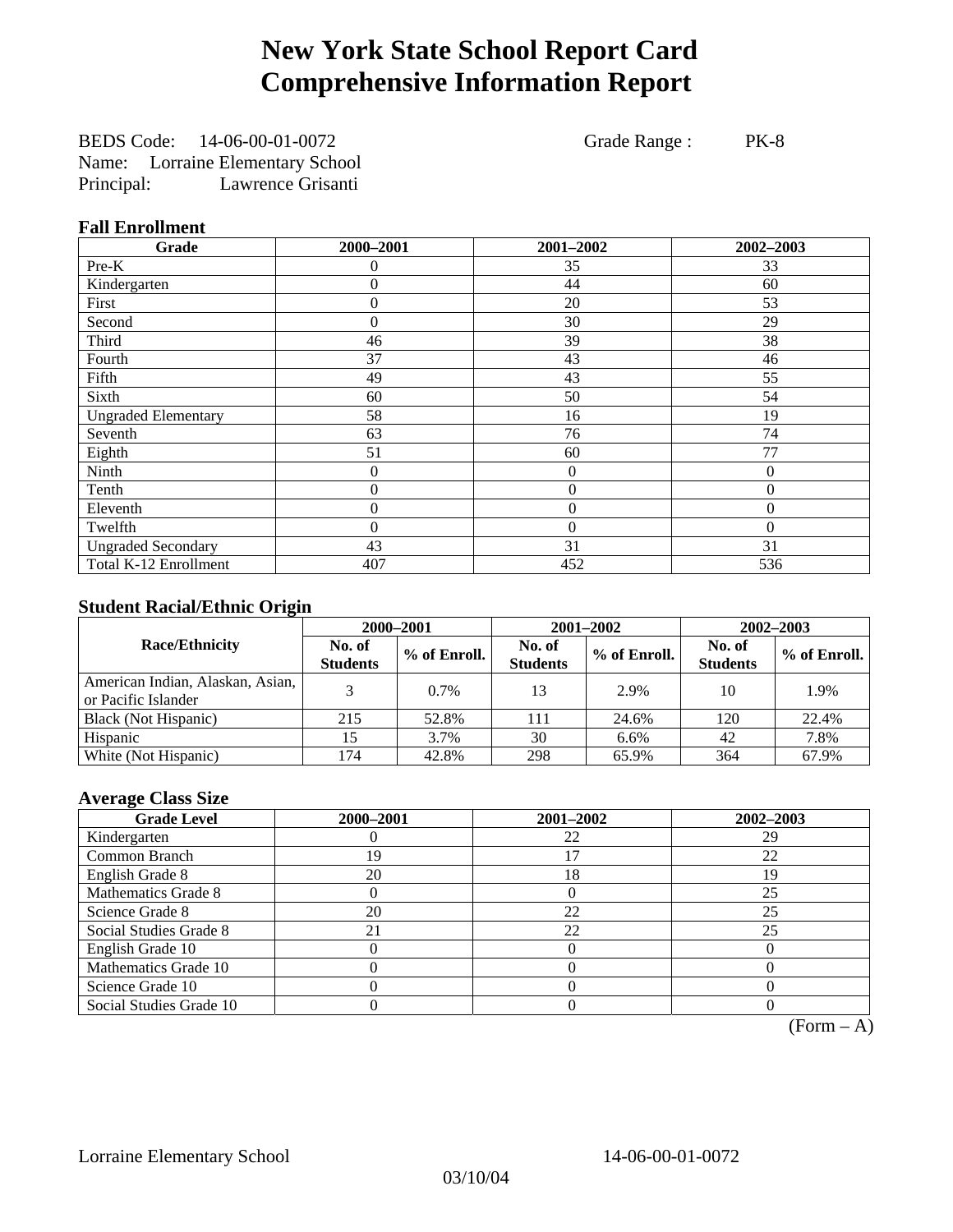#### **District Need to Resource Capacity Category**

| <b>N/RC Category</b> | <b>Description</b>                                                                                           |
|----------------------|--------------------------------------------------------------------------------------------------------------|
|                      | This is one of the large city school districts; Buffalo, Rochester,                                          |
|                      | Syracuse, or Yonkers. All these districts have high student needs<br>relative to district resource capacity. |

#### **Similar School Group and Description**

| <b>Similar School Group</b> | <b>Description</b>                                                                                                                                                                                                           |
|-----------------------------|------------------------------------------------------------------------------------------------------------------------------------------------------------------------------------------------------------------------------|
|                             | All schools in this group are elementary level schools in large cities<br>other than New York City. The schools in this group are in the<br>lower range of student needs for elementary level schools in these<br>districts. |

All schools within the same N/RC category are divided into three similar school groups defined by the percentage of students in the school who are eligible for the free-lunch program and/or who are limited English proficient (also known as English language learners).

#### **Student Demographics Used To Determine Similar Schools Group**

| 0                                 | 2000-2001 |         | $2001 - 2002$ |         | 2002–2003 |         |
|-----------------------------------|-----------|---------|---------------|---------|-----------|---------|
|                                   | Count     | Percent | Count         | Percent | Count     | Percent |
| <b>Limited English Proficient</b> |           | 0.0%    |               | 0.0%    |           | $0.0\%$ |
| Eligible for Free Lunch           | 281       | 69.0%   | 207           | 45.8%   | 304       | 56.7%   |

#### **Attendance and Suspension**

|                               | 1999–2000                 |                   |                           | 2000-2001         | $2001 - 2002$             |                   |
|-------------------------------|---------------------------|-------------------|---------------------------|-------------------|---------------------------|-------------------|
|                               | No. of<br><b>Students</b> | $%$ of<br>Enroll. | No. of<br><b>Students</b> | $%$ of<br>Enroll. | No. of<br><b>Students</b> | $%$ of<br>Enroll. |
| <b>Annual Attendance Rate</b> |                           | 92.1%             |                           | 93.6%             |                           | 95.0%             |
| <b>Student Suspensions</b>    | 32                        | 7.4%              | 20                        | 4.9%              |                           | 4.7%              |

### **Student Socioeconomic and Stability Indicators**

#### **(Percent of Enrollment)**

|                          | 2000–2001 | $2001 - 2002$ | $2002 - 2003$ |
|--------------------------|-----------|---------------|---------------|
| <b>Reduced Lunch</b>     | 27.8%     | 19.0%         | 15.7%         |
| <b>Public Assistance</b> | 61-70%    | 51-60%        | 51-60%        |
| <b>Student Stability</b> | 86%       | 92%           | 82%           |

### **Staff Counts**

| <b>Staff</b>                          | 2002-2003 |
|---------------------------------------|-----------|
| <b>Total Teachers</b>                 | 50        |
| <b>Total Other Professional Staff</b> |           |
| <b>Total Paraprofessionals</b>        | ΝA        |
| Teaching Out of Certification*        | NΑ        |
| Teachers with Temporary Licenses      | NΑ        |

\*Teaching out of certification more than on an incidental basis. Teachers with temporary licenses are also counted as teaching out of certification.

 $(Form - B)$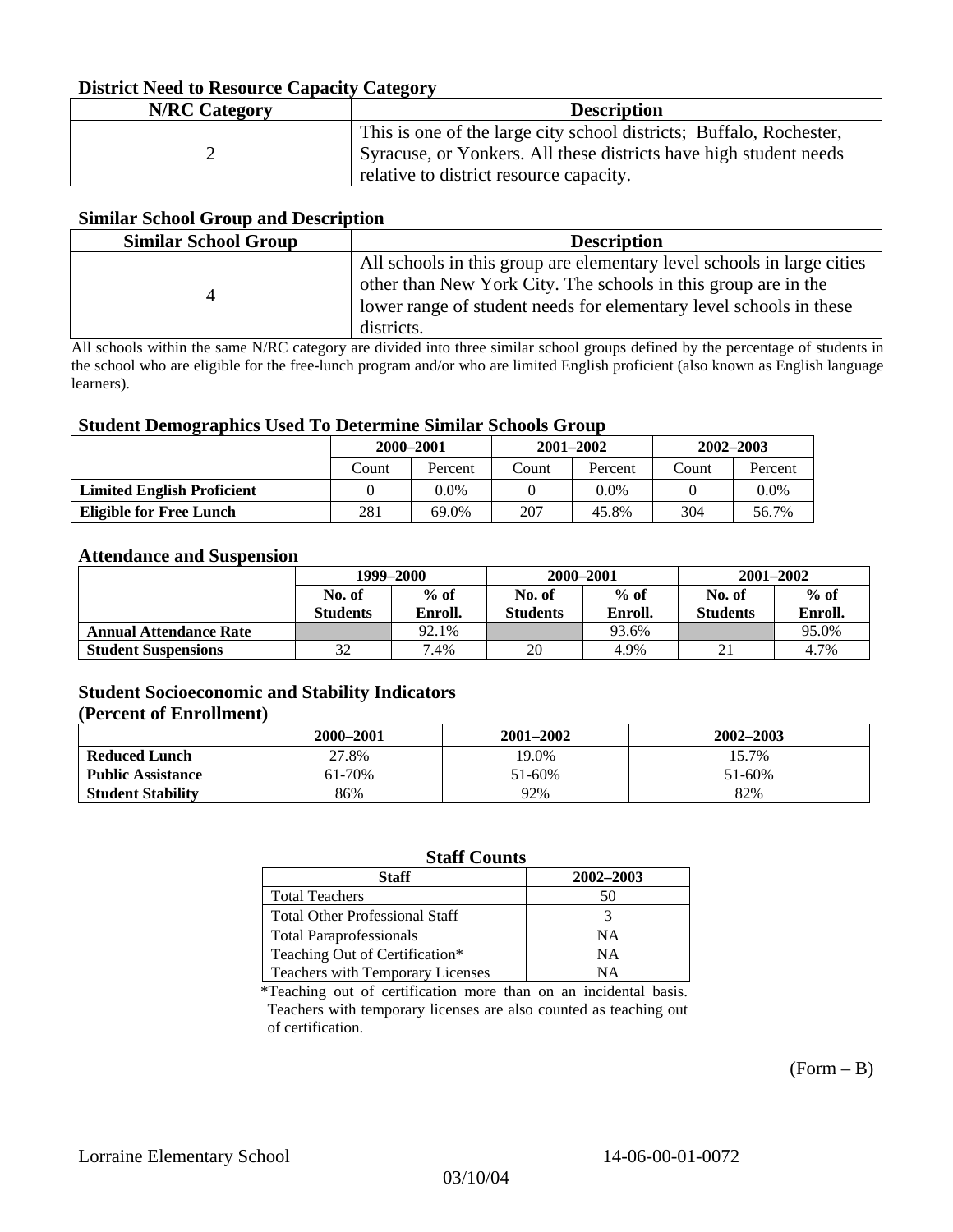# **Career Development and Occupational Studies (CDOS)**

### **Percentage of Students Documenting Self- and Career-Awareness Information and Career Exploration Activities, K–3**

| <b>Grades</b> | $2000 - 01$ | $2001 - 02$ | $2002 - 03$ |
|---------------|-------------|-------------|-------------|
| K–1           |             | $0\%$       | 90%         |
| $2 - 3$       |             | $0\%$       | 95%         |

### **Students Developing a Career Plan, 4–12**

| <b>Grades</b> |                                      | $2000 - 01$ | $2001 - 02$ | $2002 - 03$ |
|---------------|--------------------------------------|-------------|-------------|-------------|
|               | Number of General-Education Students |             | $\Omega$    | 72          |
| $4 - 5$       | Number of Students with Disabilities |             | $\Omega$    | 18          |
|               | Number of All Students               |             | $\Omega$    | 90          |
|               | Percent of Enrollment                |             | $0\%$       | 84%         |
|               | Number of General-Education Students |             | 97          | 132         |
| $6 - 8$       | Number of Students with Disabilities |             | 70          | 73          |
|               | Number of All Students               |             | 167         | 205         |
|               | Percent of Enrollment                |             | 76%         | 86%         |
|               | Number of General-Education Students |             | $\Omega$    | $\Omega$    |
| $9 - 12$      | Number of Students with Disabilities |             | $\Omega$    | 0           |
|               | Number of All Students               |             | $\Omega$    | $\theta$    |
|               | Percent of Enrollment                |             | 0%          | $0\%$       |

# **Second Language Proficiency Examinations**

### **General-Education Students**

| <b>Test</b> | 2000-2001         |           |                   | 2001-2002 | 2002-2003  |           |
|-------------|-------------------|-----------|-------------------|-----------|------------|-----------|
|             | <b>No. Tested</b> | % Passing | <b>No. Tested</b> | % Passing | No. Tested | % Passing |
| French      |                   | 0%        |                   | $0\%$     |            | 0%        |
| German      |                   | 0%        |                   | 0%        |            | 0%        |
| Italian     |                   | 0%        |                   | 0%        |            | 0%        |
| Latin       |                   | 0%        |                   | 0%        |            | 0%        |
| Spanish     |                   | 0%        |                   | 80%       | 10         | 100%      |

#### **Students with Disabilities**

| <b>Test</b> | 2000-2001  |           |            | 2001-2002 | 2002-2003  |           |  |
|-------------|------------|-----------|------------|-----------|------------|-----------|--|
|             | No. Tested | % Passing | No. Tested | % Passing | No. Tested | % Passing |  |
| French      |            | 0%        |            | 0%        |            | 0%        |  |
| German      |            | 0%        |            | $0\%$     |            | 0%        |  |
| Italian     |            | 0%        |            | 0%        |            | 0%        |  |
| Latin       |            | 0%        |            | 0%        |            | 0%        |  |
| Spanish     |            | 0%        |            | 0%        |            | 0%        |  |

(Form-D)